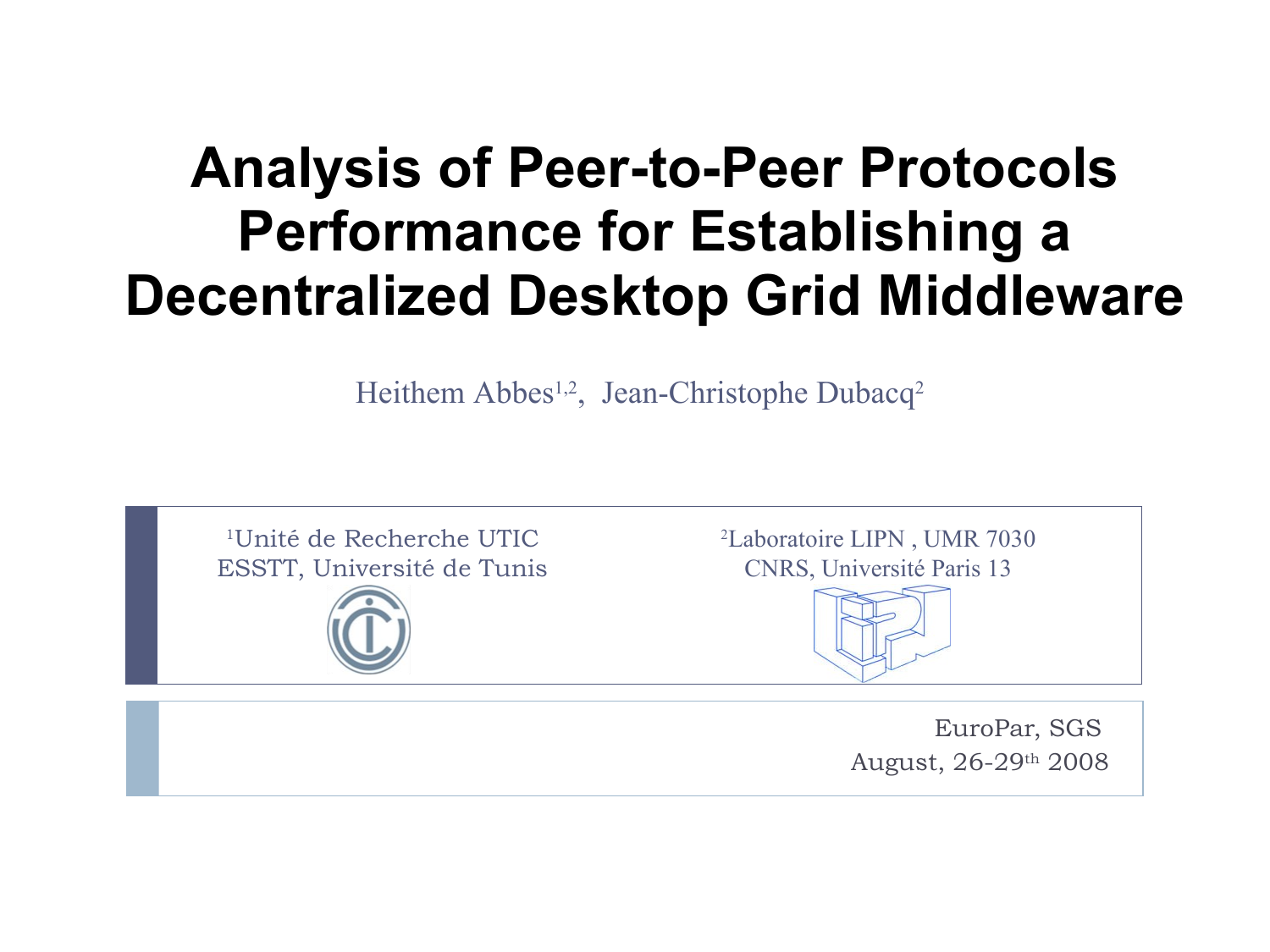### Outlines

#### **Introduction**

- **Desktop Grid**
- **Peer-to-peer systems**
- Resource discovery
- ▶ Candidates libraries
	- Bonjour
	- Avahi
	- ▶ Pastry
- ▶ Experimental setup
- ▶ Analysis of results
- ▶ Conclusion and perspectives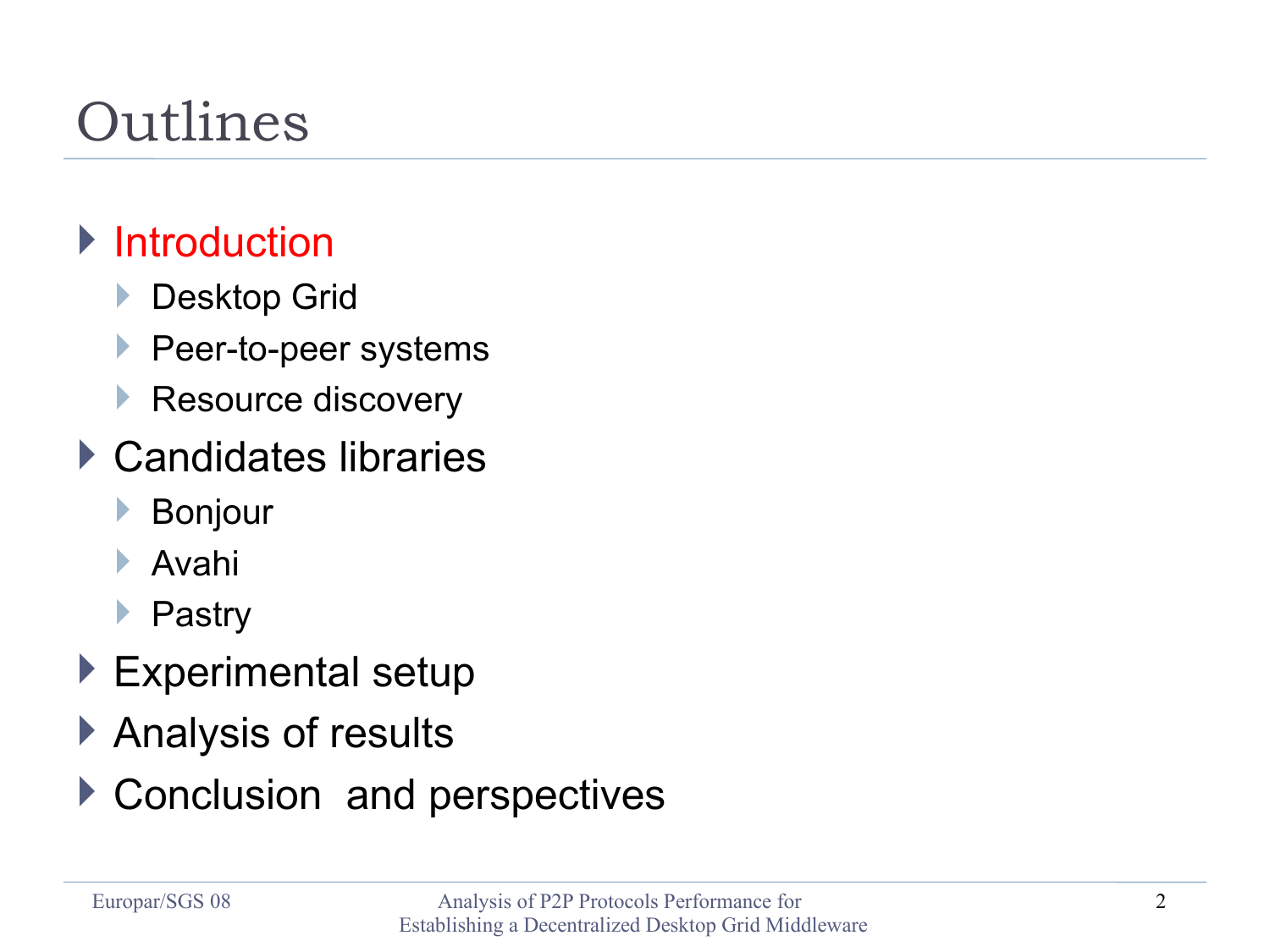### Desktop Grid (1/2)

- ▶ Desktop Grid technology consists in exploiting personal computer geographically dispersed:
	- Deliver massive compute power
	- Investigate complex and demanding problems
- ▶ XtremWeb (Orsay)
- XW-CH (Genève)
- ▶ GTRS (Tunis)

Systems with centralized architecture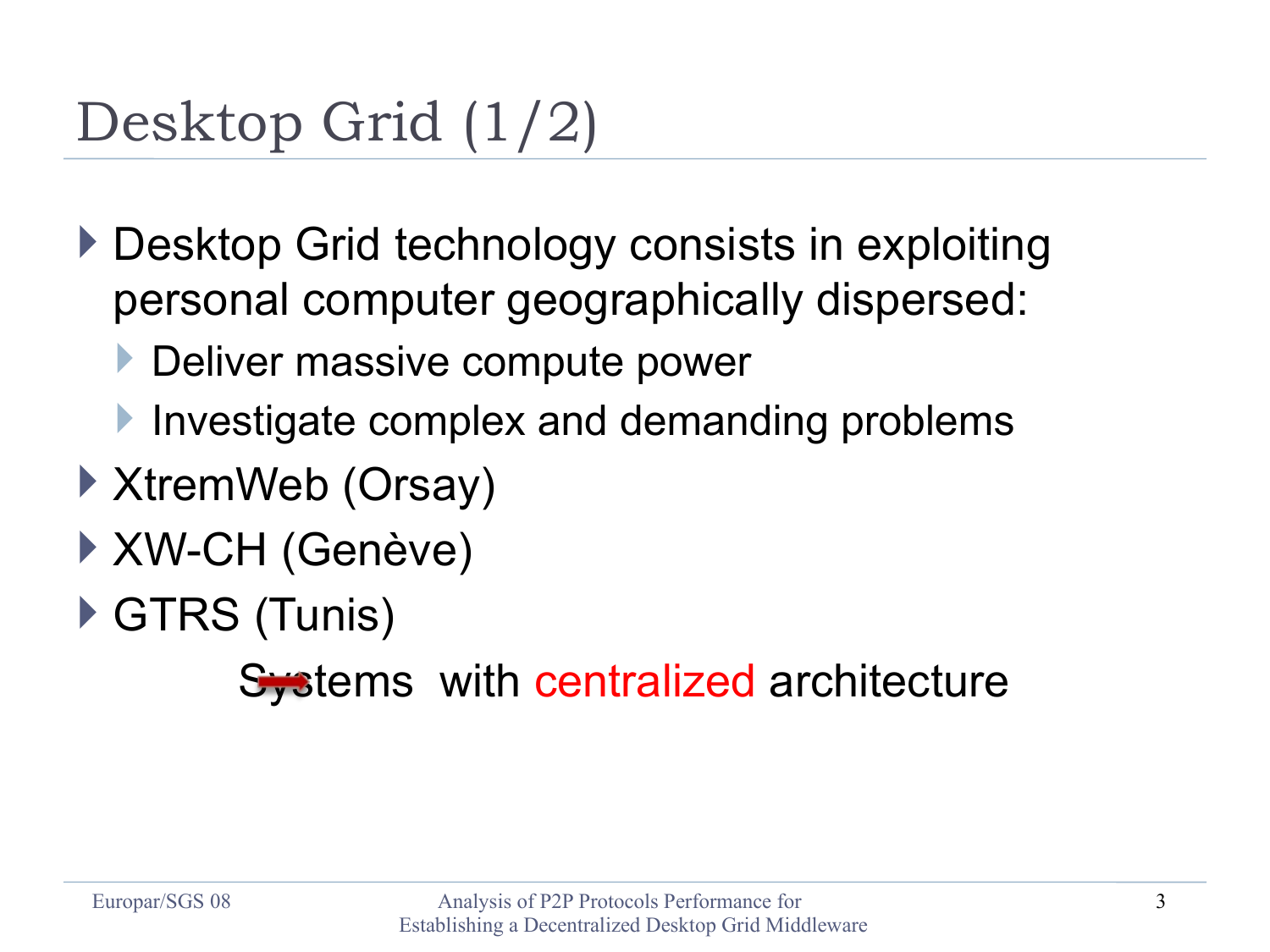### Desktop Grid (2/2)

#### Number of resources increases:

- **•Scalability**
- Auto-organization
- Dynamic re-configuration
- Decentralization
- Performance:
- Required property
- •Intinsic proterty of P2P systems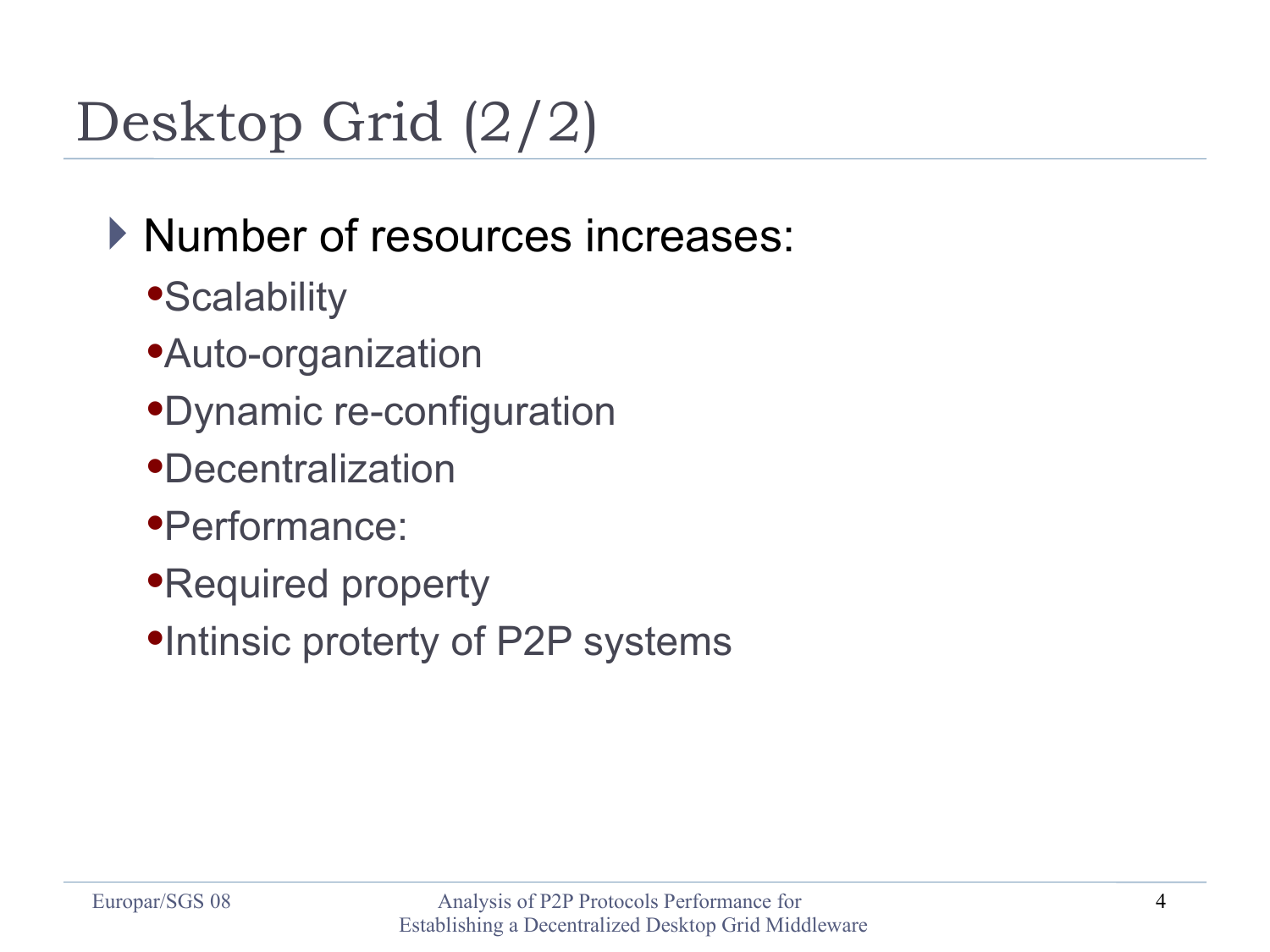#### Peer-to-peer systems

- P2P tools offer functionalities for the construction of high-level services
	- use P2P tools to construct Desktop Grid systems
- ▶ Efficiency of P2P libraries?
	- ▶ Simulation
	- ▶ Analysis of complexity
	- **Very few experimental analyses**
- $\blacktriangleright$  Experimental evaluation  $\blacktriangleright$  Unavoidable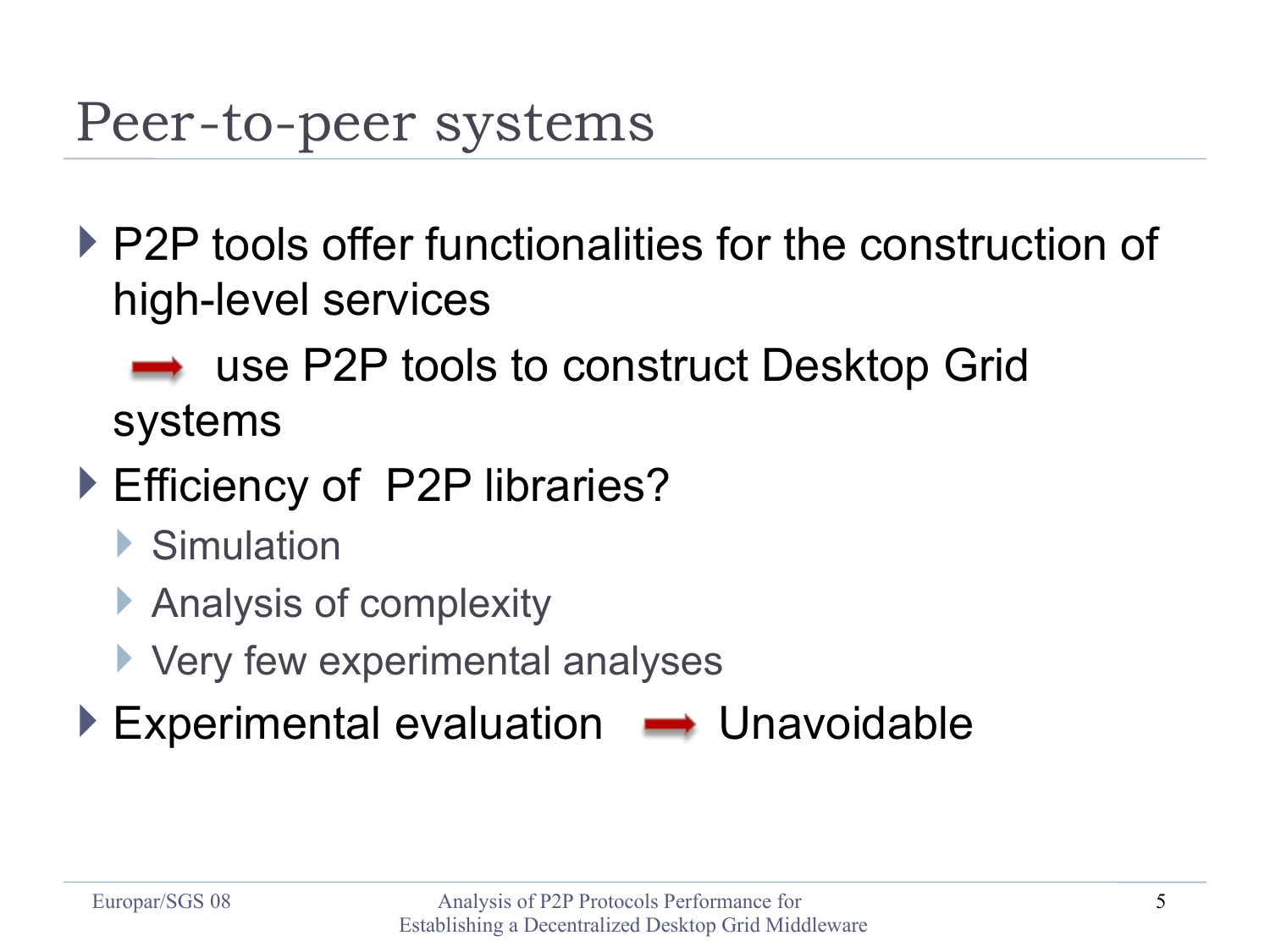# Resource discovery (1/2)

Fundamental process for the good working of the system

#### Central:

- **I** global information
- ▶ Fast and simple search
- Single point of failure

#### Decentralized:

- ▶ Distributed information (broadcasting)
- ▶ Complex research
- ▶ No central element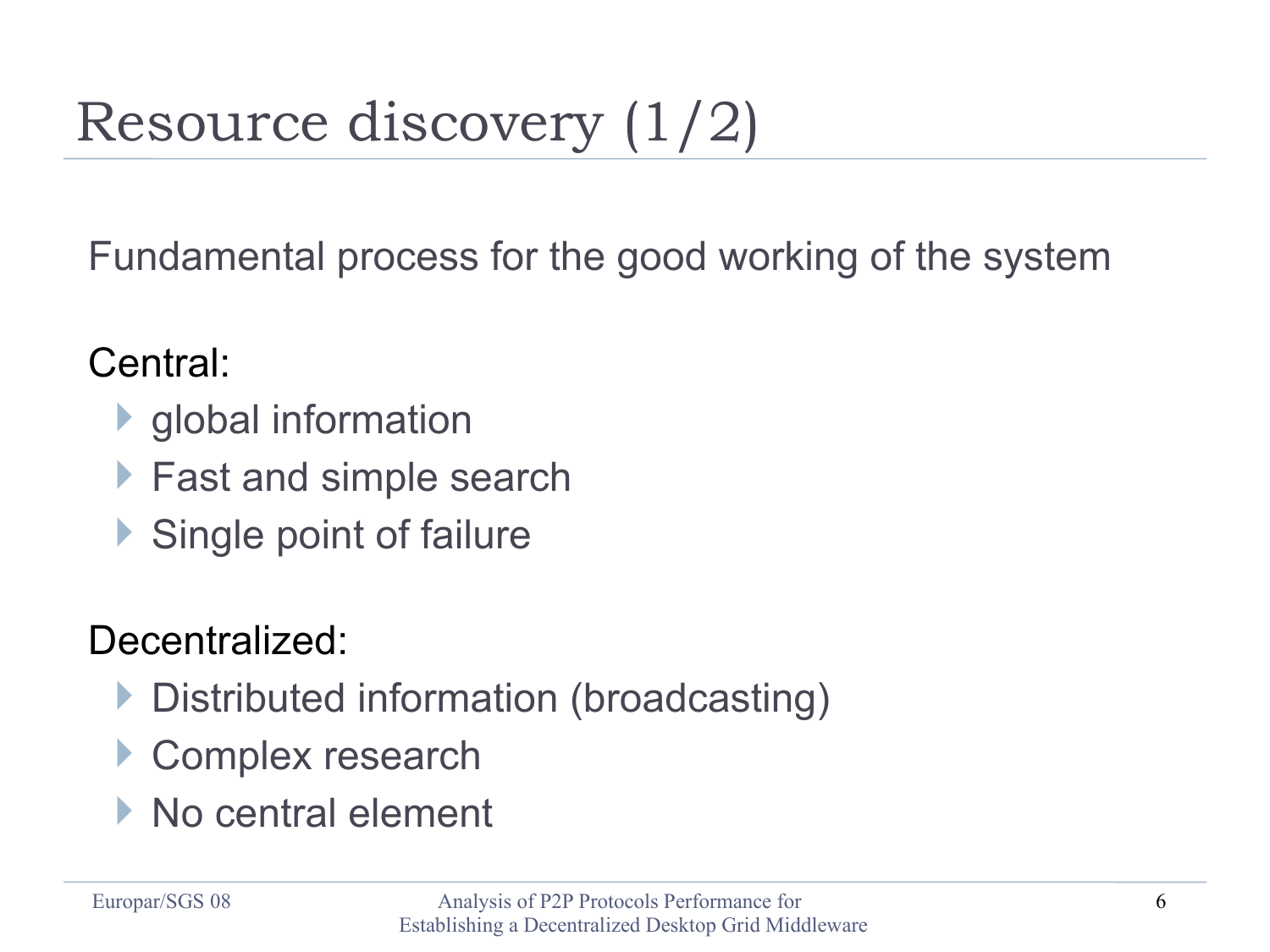### Resource discovery (2/2)

- ▶ Three candidates libraries provide the API to construct P2P applications:
	- ▶ Bonjour
	- Avahi
	- ▶ Pastry
- ▶ Experimental evaluation on Grid'5000
	- ▶ Registration time of services
	- Discovery time of services.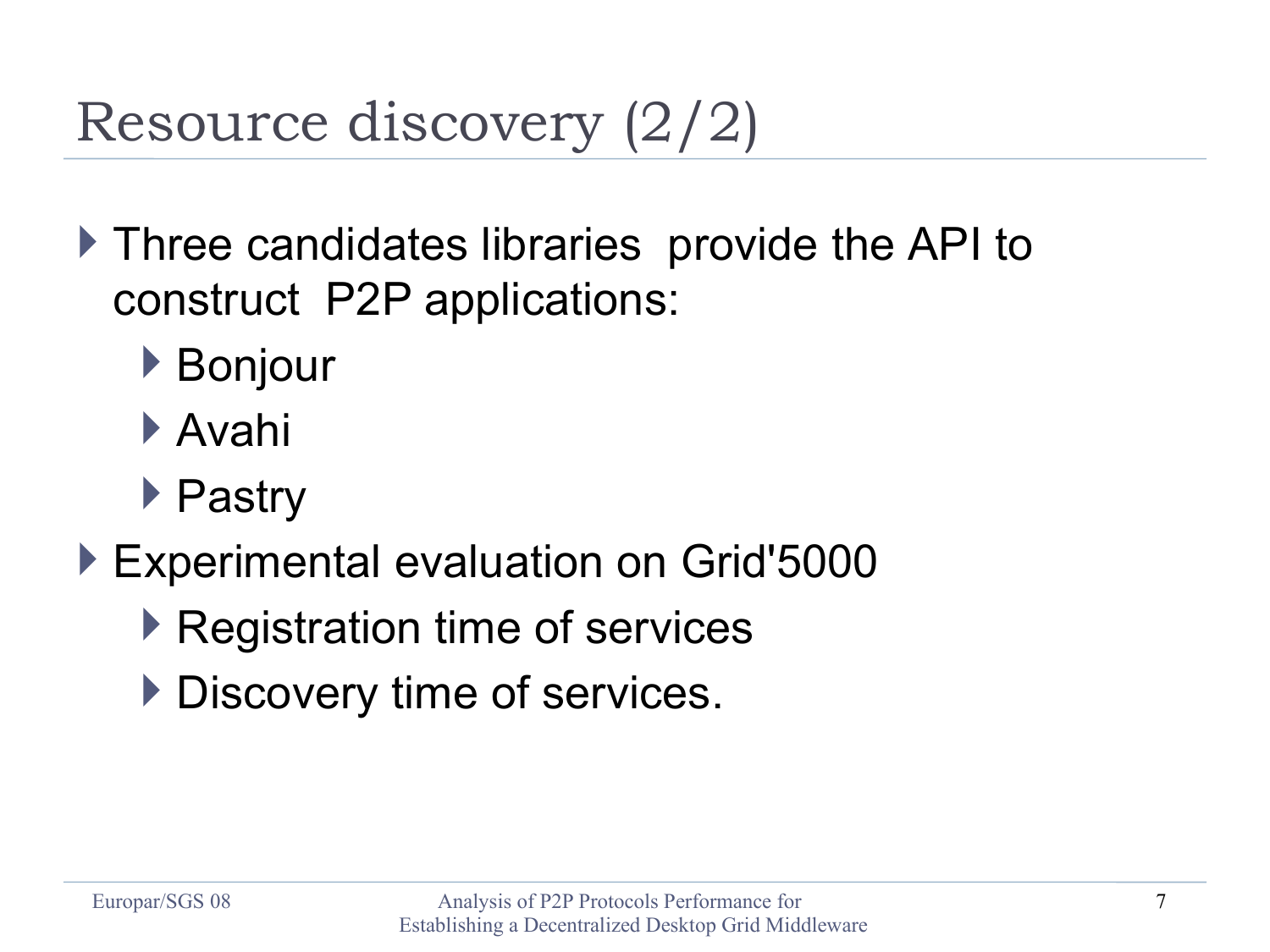#### **Objectives**

- ▶ Choose the best P2P libraries for...
	- Designing and implementing of a decentralized middleware for the Desktop Grid.
	- ▶ Decentralized service discovery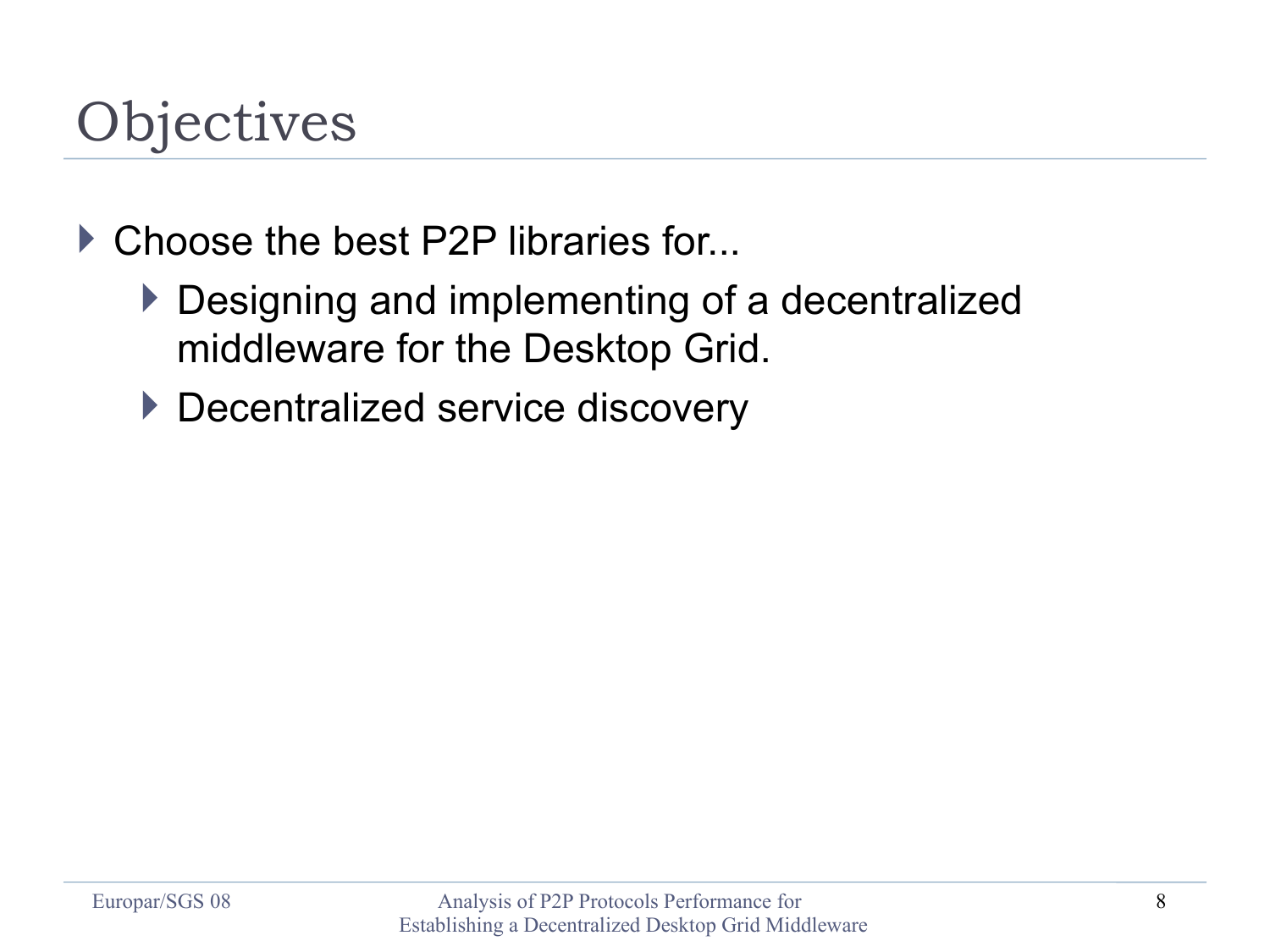#### Virtualization of the network

High level middleware able to virtualize the network

- ▶ no more problems with firewall and NAT
- => Bonjour, Avahi and Pastry on top of such middleware.

Instant Grid / Private Virtual Cluster is one of the candidate for network virtualization.

The main requirements are:

- ▶ simple network configuration
- $\blacktriangleright$  no degradation of resource security
- ▶ no need to re-implement existing distributed applications.

Under these assumptions, it is reasonable to check if Bonjour, Avahi and Pastry can scale up.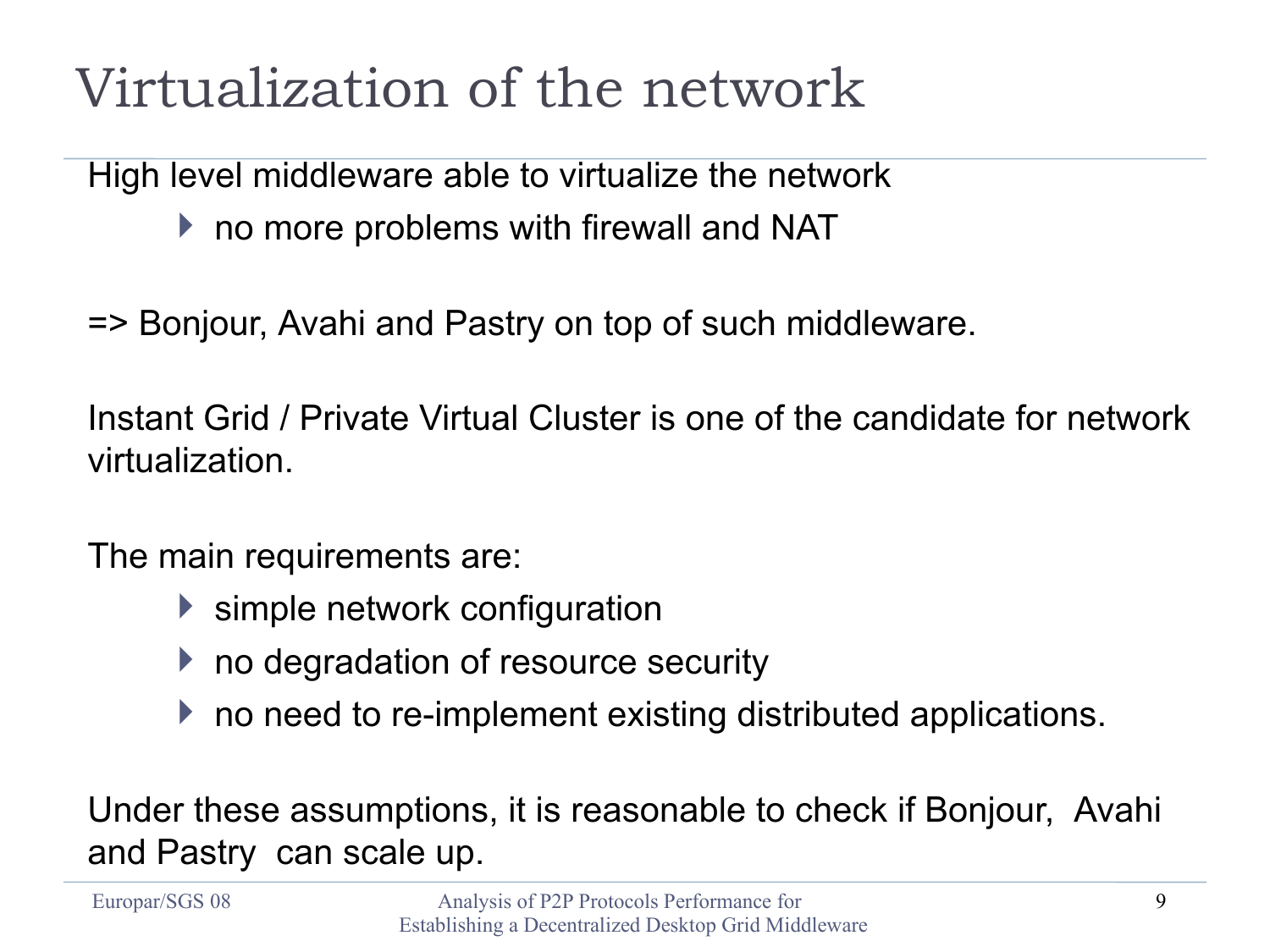### Outlines

#### $\blacktriangleright$  Introduction

- **Desktop Grid**
- **Peer-to-peer systems**
- Resource discovery

#### ▶ Candidates libraries

- Bonjour
- Avahi
- ▶ Pastry
- ▶ Experimental setup
- ▶ Analysis of results
- ▶ Conclusion and perspectives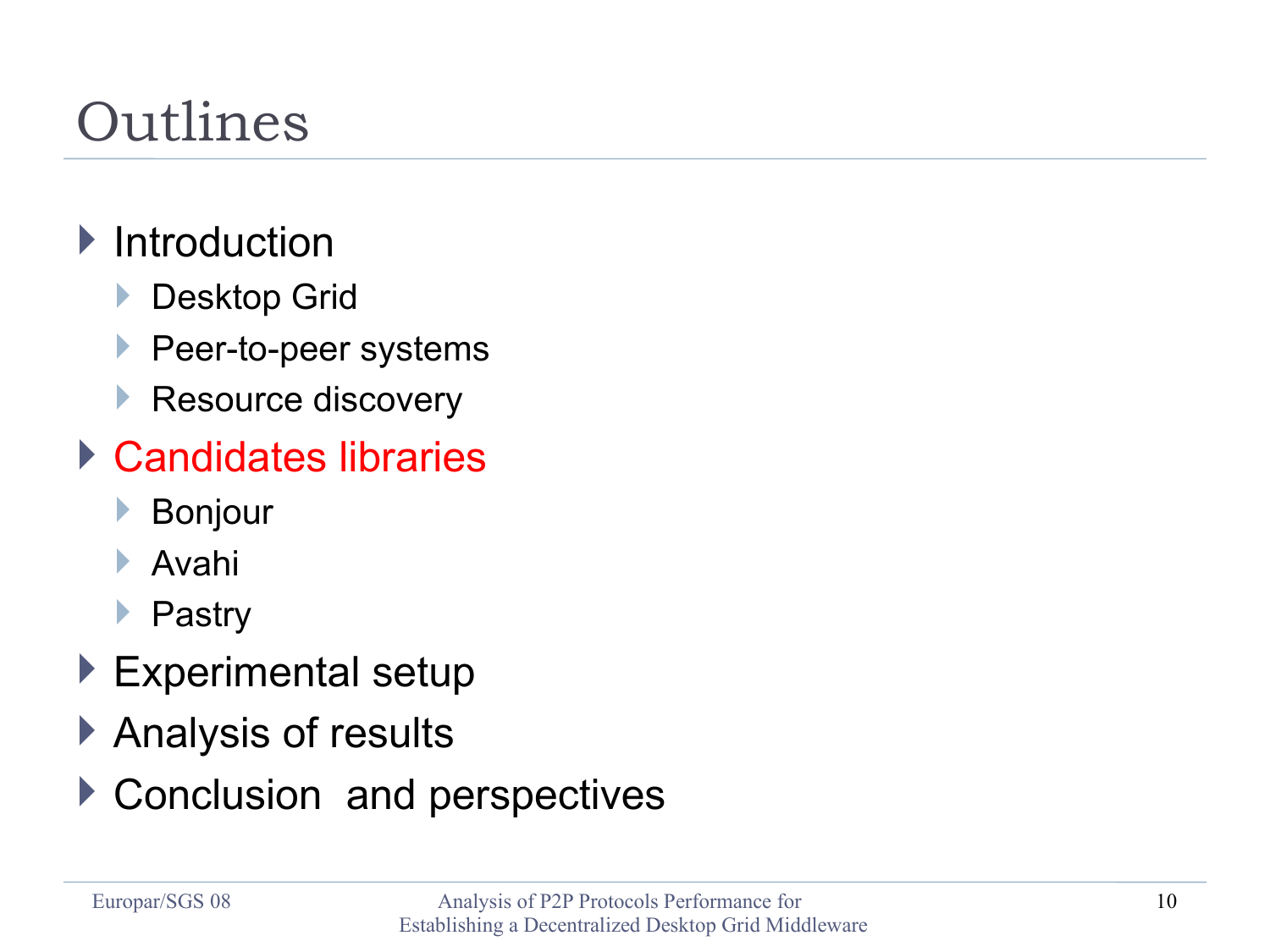## Bonjour (1/2)

- ▶ Bonjour is an implementation by Apple of the ZeroConf protocol.
	- ▶ Obtain a functional IP network without DHCP or DNS servers.

▶ Bonjour is structured around three functionalities:

- Dynamic allocation of IP addresses without DHCP
- Resolution of names and IP addresses without DNS
- ▶ Services discovery without directory server.

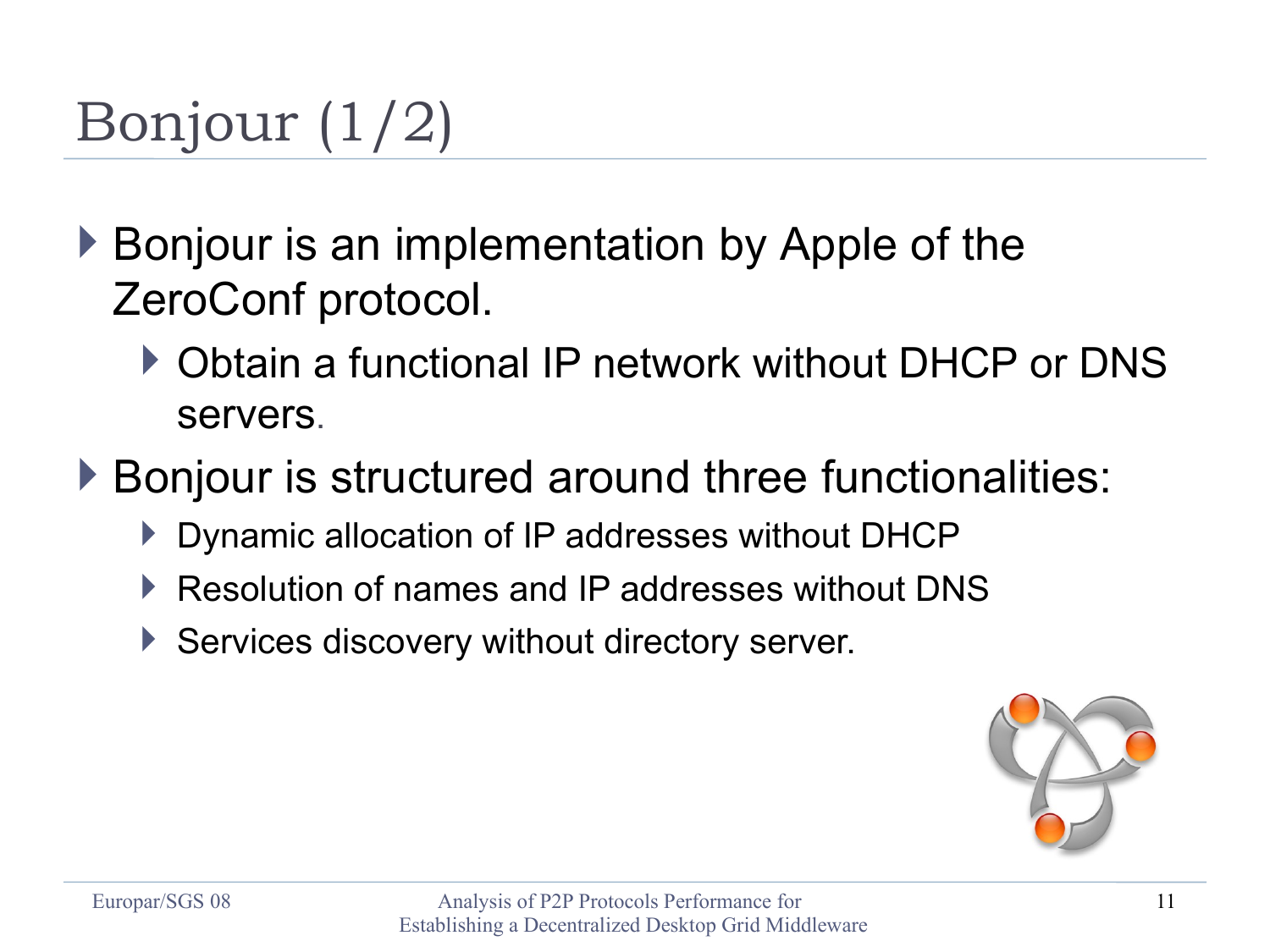## Bonjour (2/2)

- ▶ At a technical level, Bonjour uses
	- ▶ Link-Local addresses: An IP address is selected by means of a pseudo-random generator in a defined range of addresses (169.254.1.0-255).
	- mDNS: Machines can still refer the ones with the others by name using the protocol mDNS (multicast DNS).
	- ▶ DNS-SD protocol (DNS Service Discovery) to discover the services published in a local area network.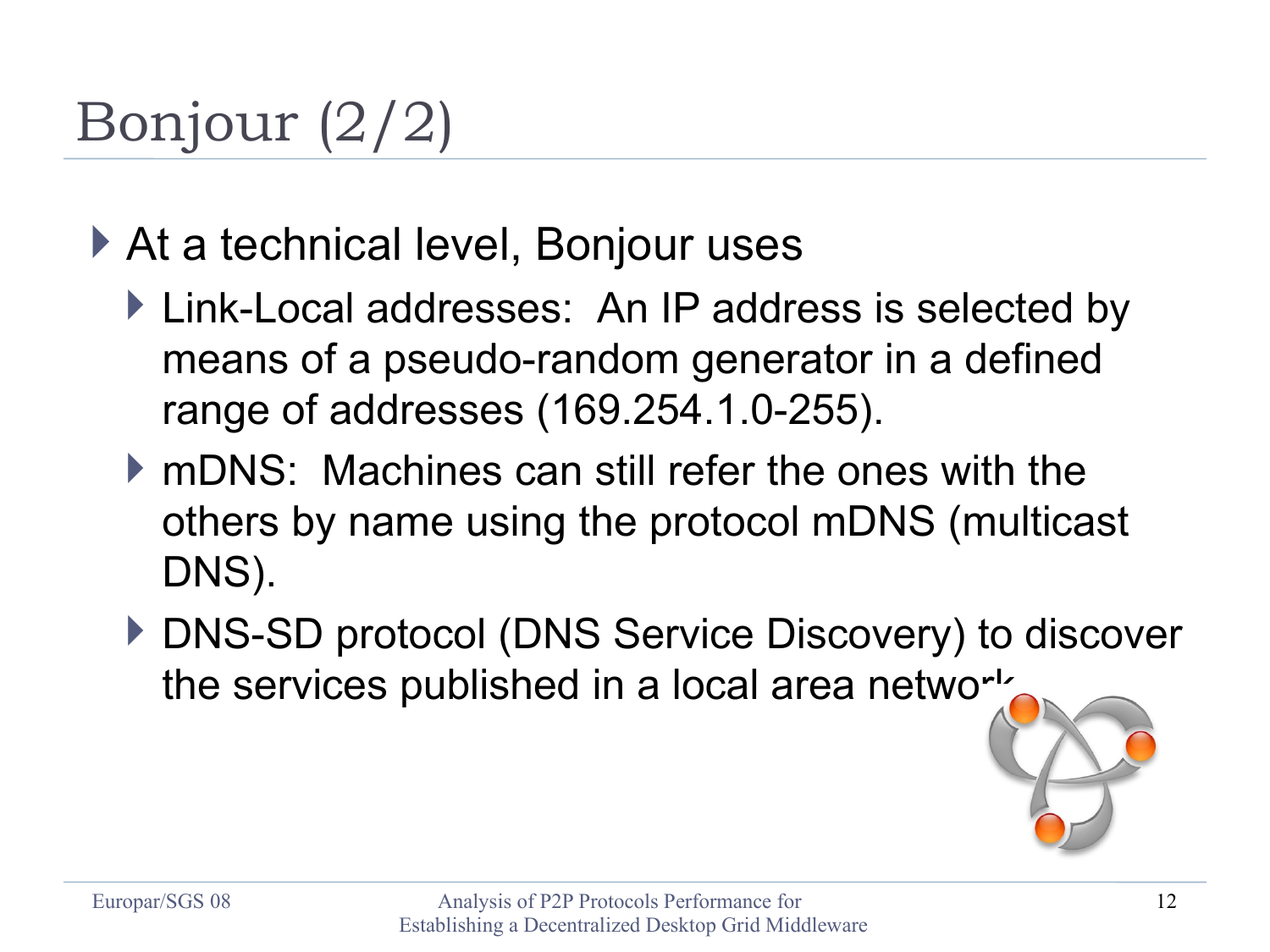### Avahi

- ▶ Based on Linux implementation of mDNS protocol.
- ▶ System that facilitates the service discovery on a local network.
- ▶ Allows programs to publish and to discover services and hosts running avahi daemon on a local network without any specific configuration.
- ▶ Implementation of DNS-SD specifications and Multicast DNS of ZeroConf.
- ▶ Use D-Bus (an asynchronous communication library between process) for the communication between applications.

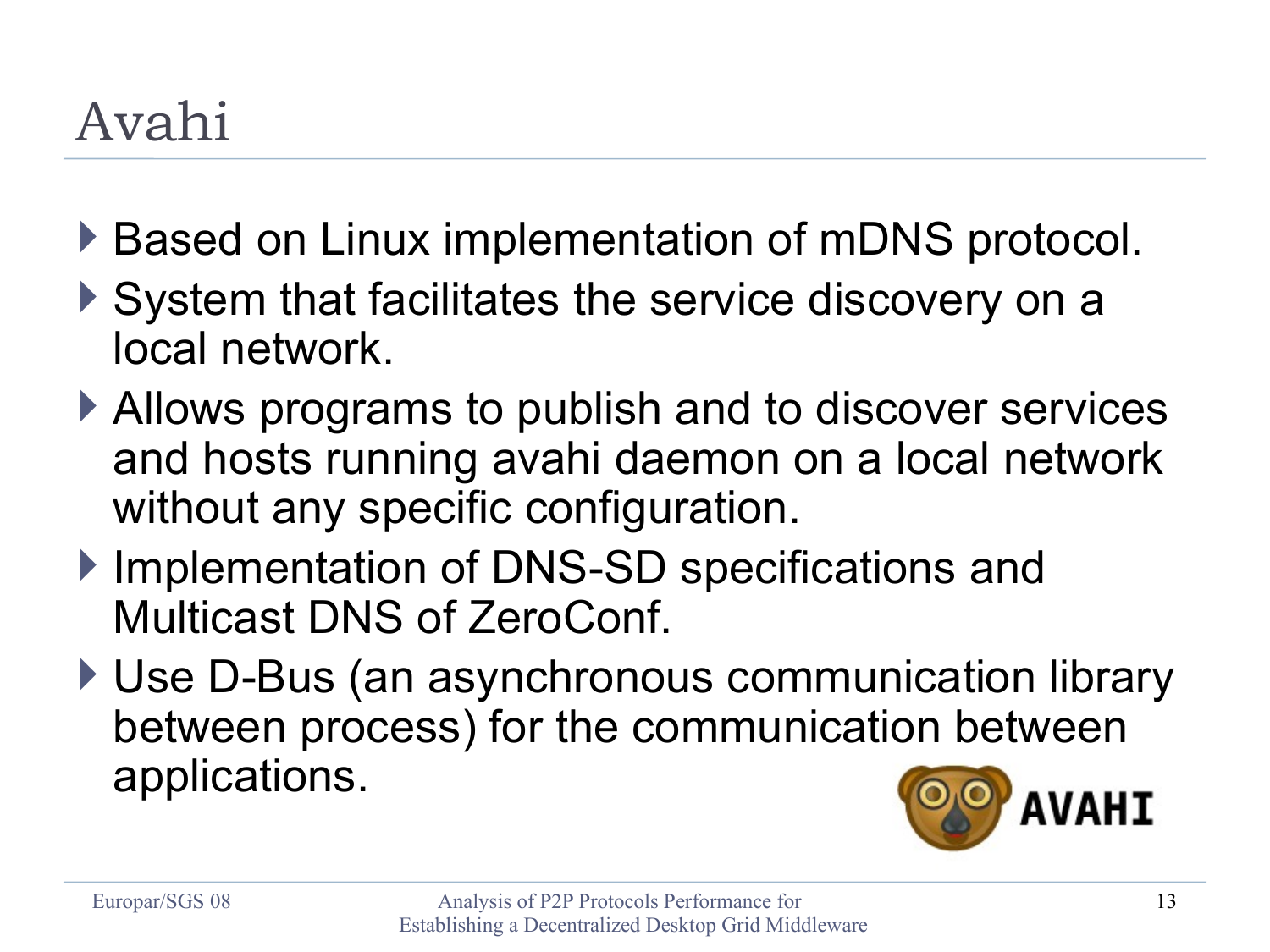### Pastry (1/2)

- Generic, evolutionary and efficient infrastructure for the P2P applications.
- ▶ Fully decentralized, evolutionary, auto-organized.
- Automatic adaptation to the arrival, the departure or the failure of nodes connection.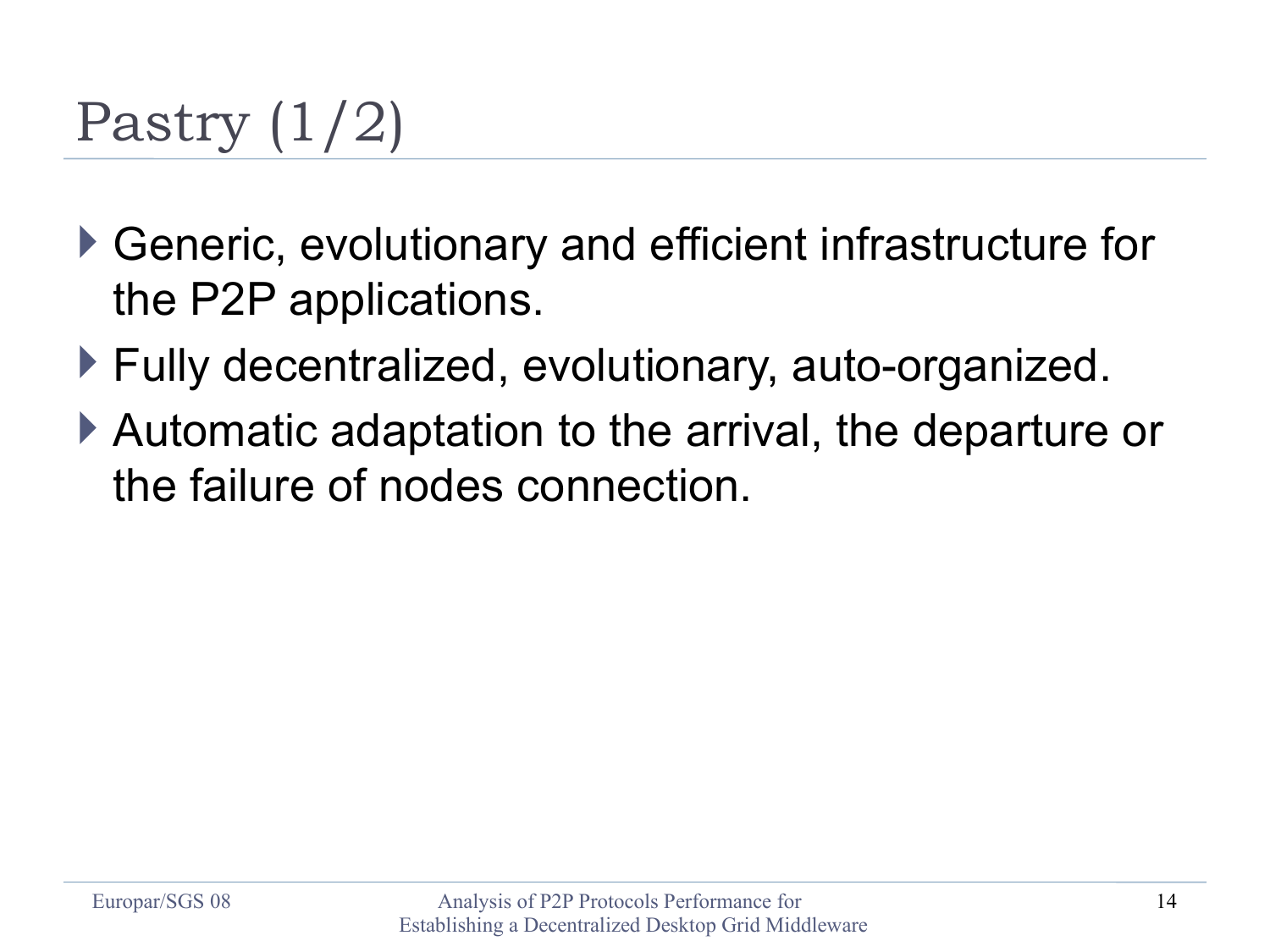### Pastry (2/2)

- ▶ Based on DHT (Distributed Hash Table)
- ▶ Pastry nodes form, a decentralized, auto-organized and fault-tolerant, peers network (or logical ring)
	- ▶ Creation of bootstrap node.
	- ▶ The new arrived node contacts the bootstrap to join the logical ring.
- ▶ Pastry node
	- ▶ Unique identifier : nodeId
	- $\triangleright$  State table containing the neighbors
	- A Pastry node routes the message efficiently to the node which is numerically closest, through alive nodes.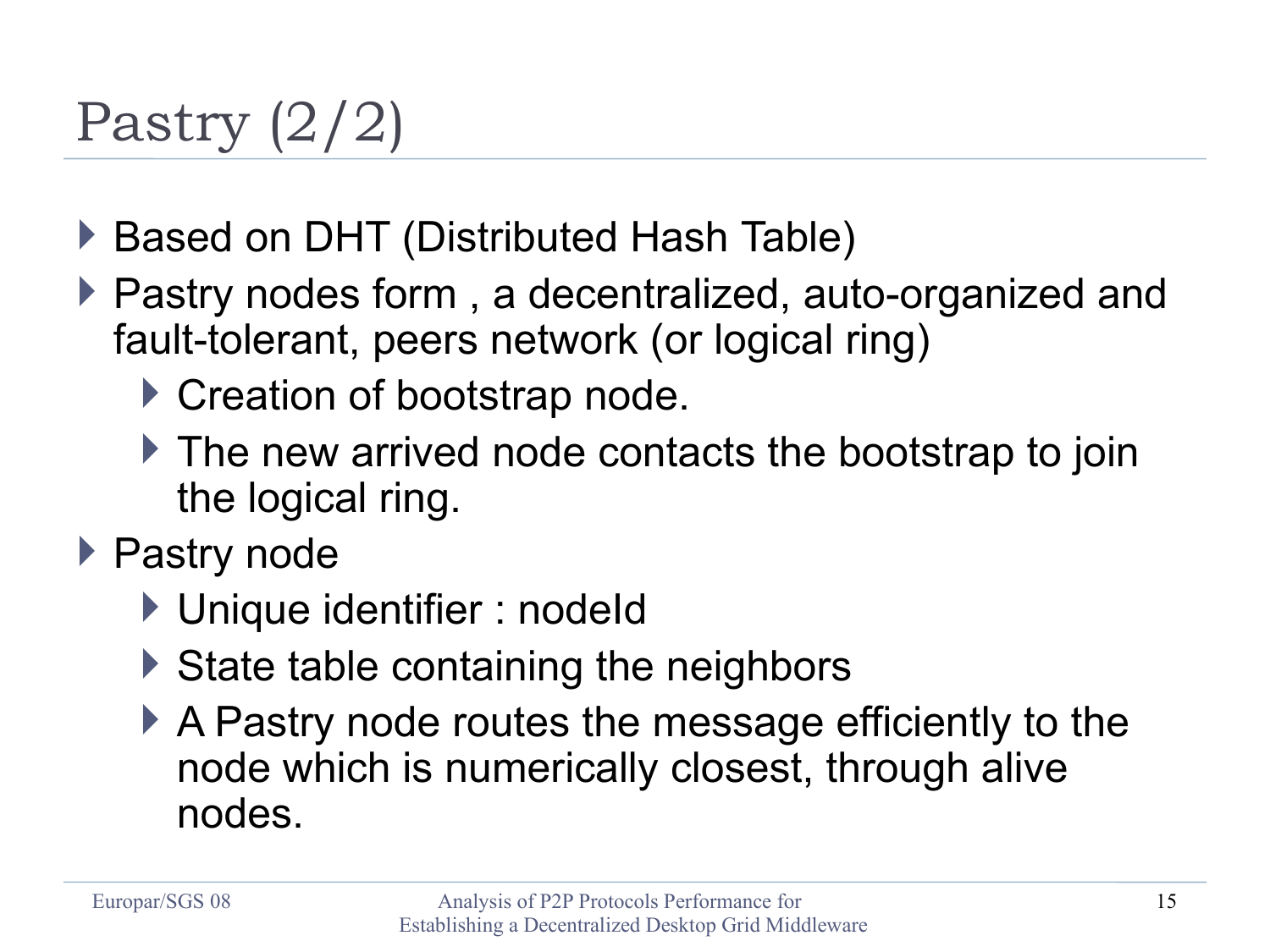### Outlines

#### $\blacktriangleright$  Introduction

- **Desktop Grid**
- **Peer-to-peer systems**
- Resource discovery
- ▶ Candidates libraries
	- Bonjour
	- Avahi
	- **Pastry**
- ▶ Experimental setup
- ▶ Analysis of results
- ▶ Conclusion and perspectives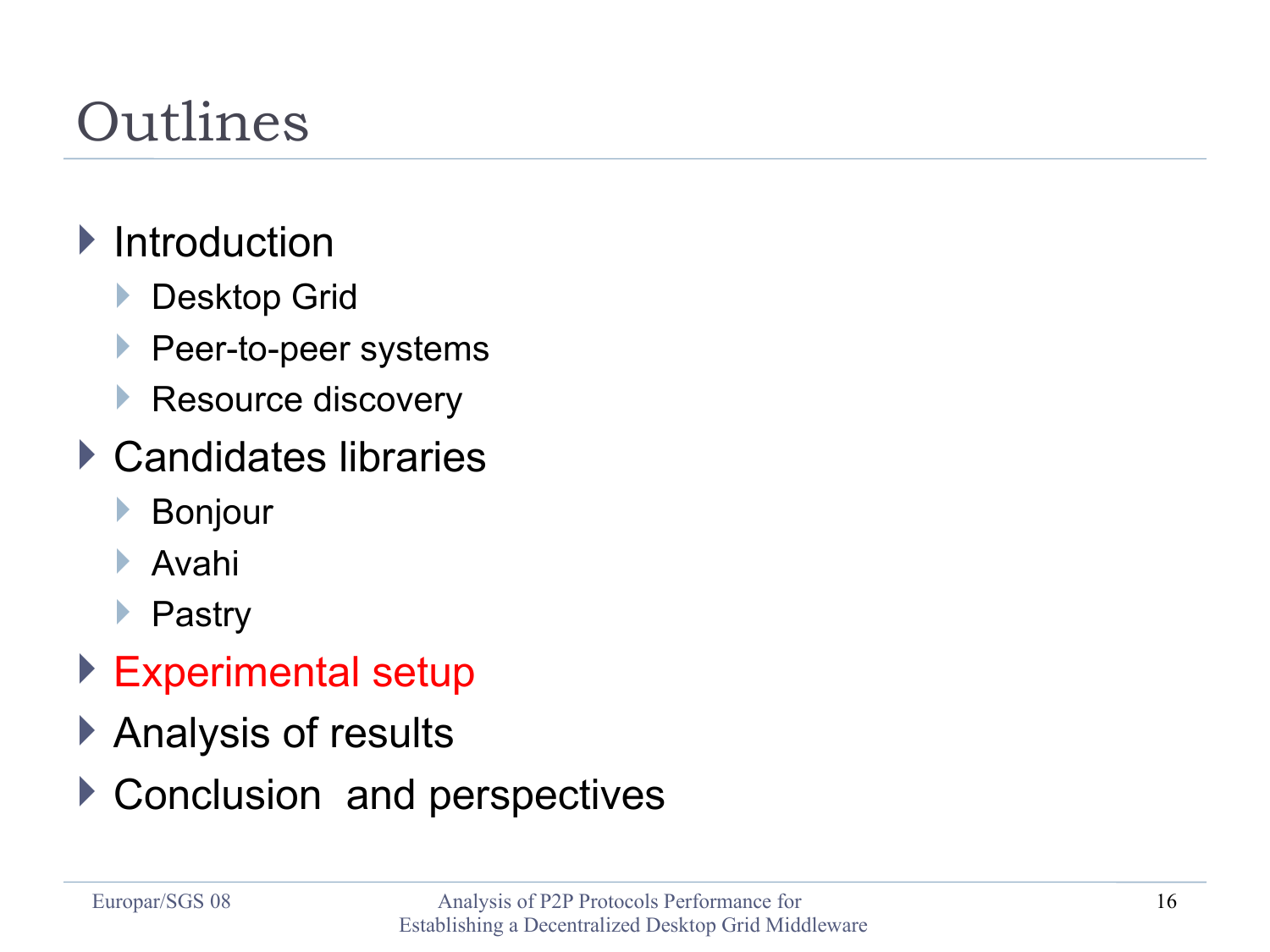

- **Highly re-configurable and controllable**
- Gather 9 sites geographically distributed in France
- All sites are connected by the RENATER network (10 Gb/ses)
- Site of Orsay: machines are connected with a network of 1Gb/s.
- More than 300 machines used.
- All machines have AMD Opterons processors and 1Gb/s network cards.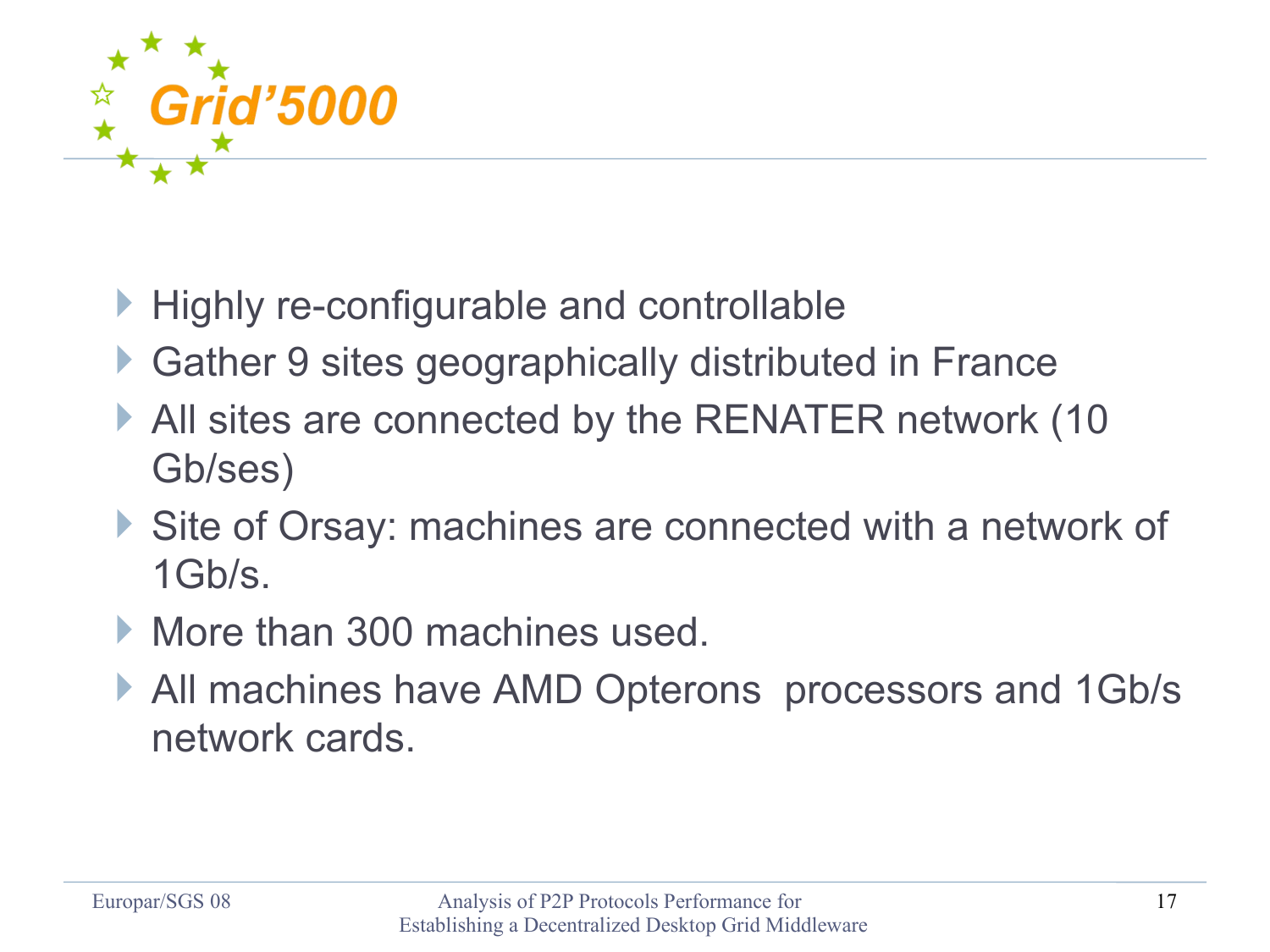### Specific image for Grid'5000

- Grid'5000 offers an infrastructure with standard images.
- ▶ Personalization of an image to support Avahi, Bonjour and Free-Pastry.
- $\triangleright$  NTP to synchronize all machines
- ▶ OAR and Kadeploy
	- Reservation and deployment of the specific image on all machines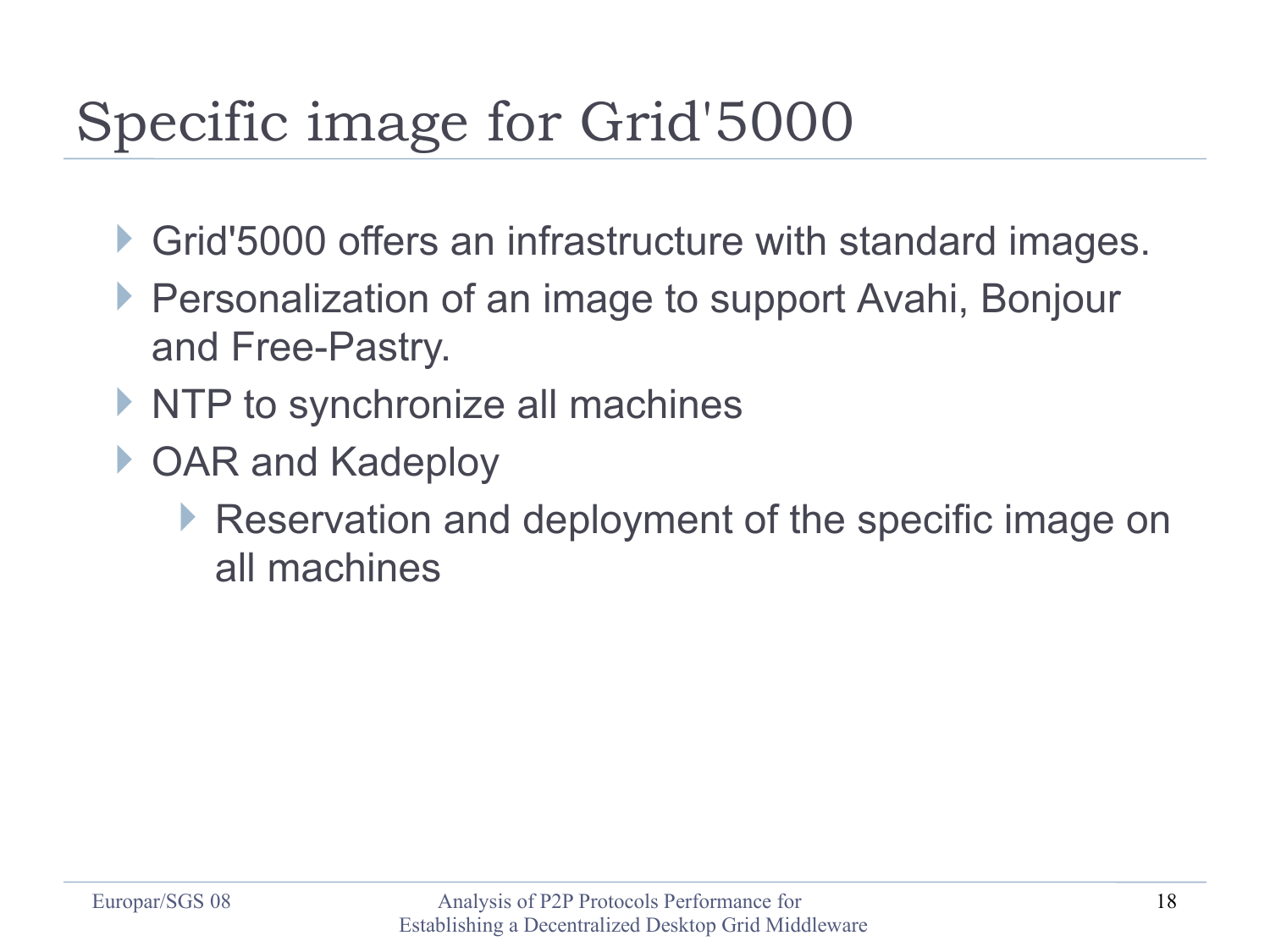#### Evaluation criterias

- Scalability and response time of the 3 systems
- If the maximal number of nodes that can be supported by these tools
- ▶ Necessary response time ("latency") to discover the new node that has just connected on the network (according to the state of the grid).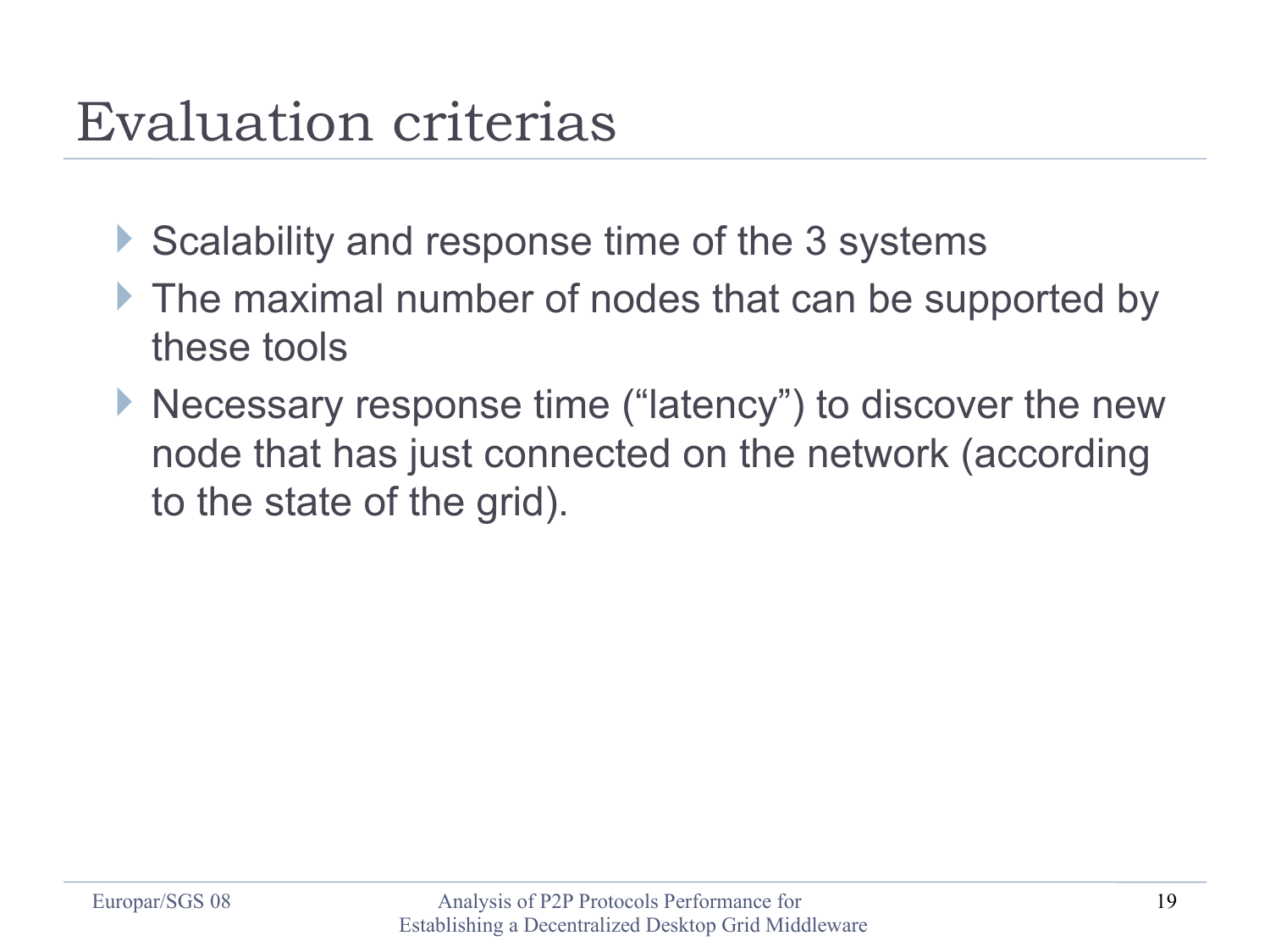#### Service registration

- ▶ Registration of one service on each machine
	- If the service is running, the machine is connected on the network.
	- ▶ Otherwise (we de-activate the service) the machine is disconnected.
- ▶ 2 types of registration
	- ▶ Sequential registration
		- Every 60 sec, we activate a service
		- ▶ Only multicast per minute (non stressed network)?
	- ▶ Simultaneous registration
		- All services are activated on the same instant .
		- ▶ N multicasts at a given "tic" (stressed network)
	- $\blacktriangleright$  Time of registration = Time between the demand and the receipt of notification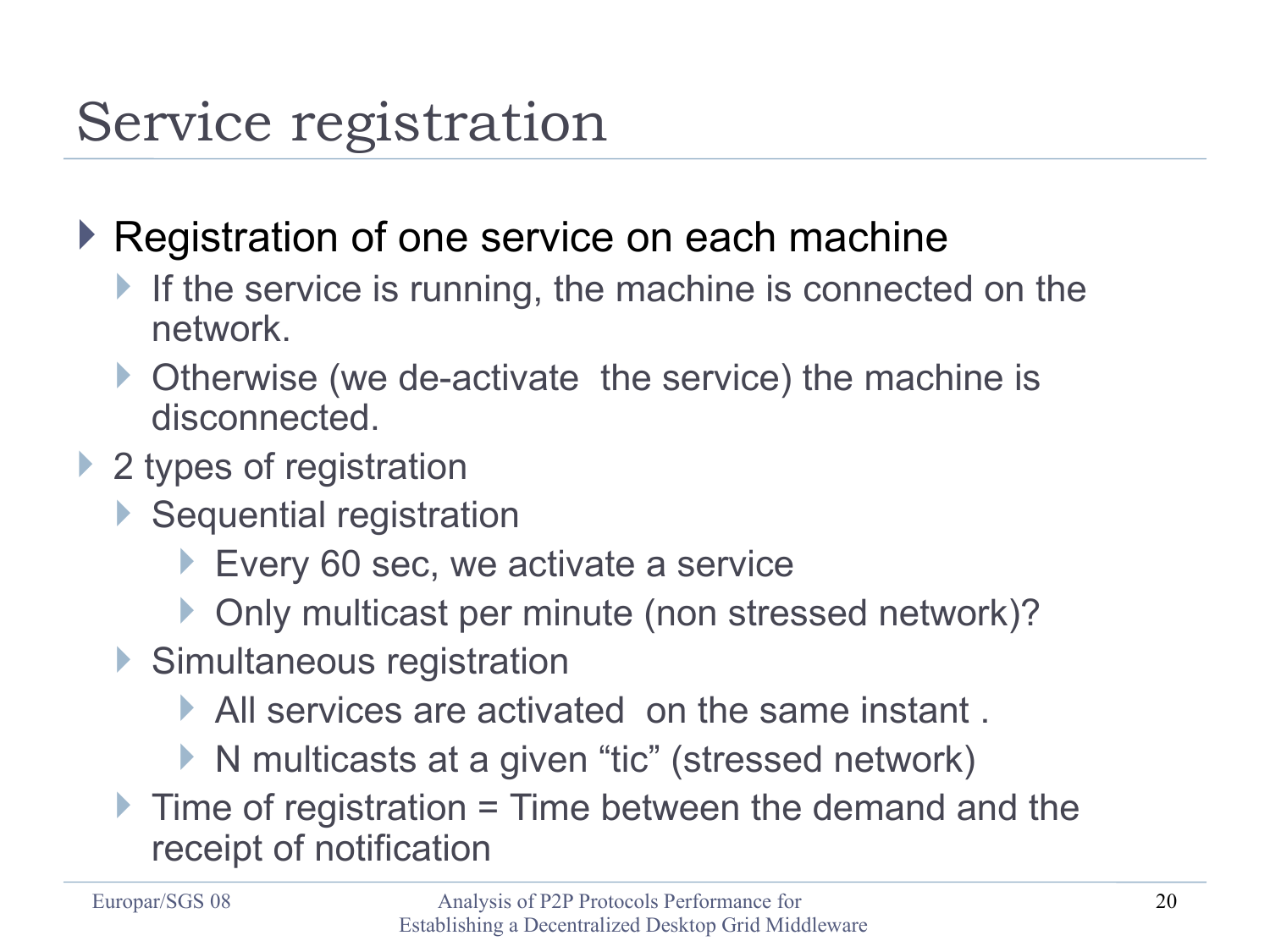### Outlines

#### $\blacktriangleright$  Introduction

- **Desktop Grid**
- **Peer-to-peer systems**
- Resource discovery
- ▶ Candidates libraries
	- Bonjour
	- Avahi
	- ▶ Pastry
- ▶ Experimental setup
- ▶ Analysis of results
- ▶ Conclusion and perspectives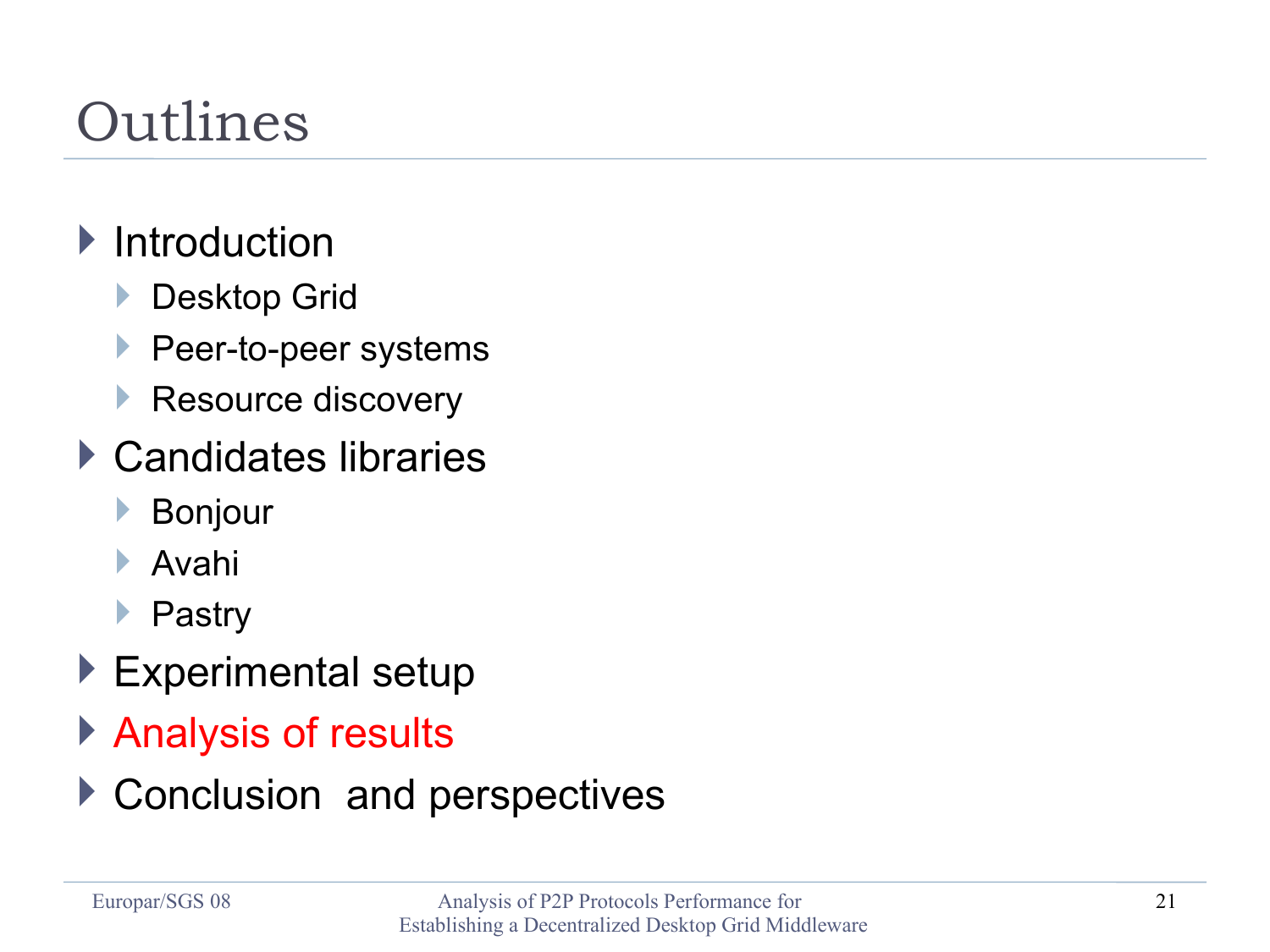#### Sequential registration

- There is not a great difference between the three libraries.
- Bonjour and Avahi give similar results .
- Pastry spends almost same time to register 60% of services, needs less times to register first 30% but more times than Avahi and Bonjour for the rest (10%).

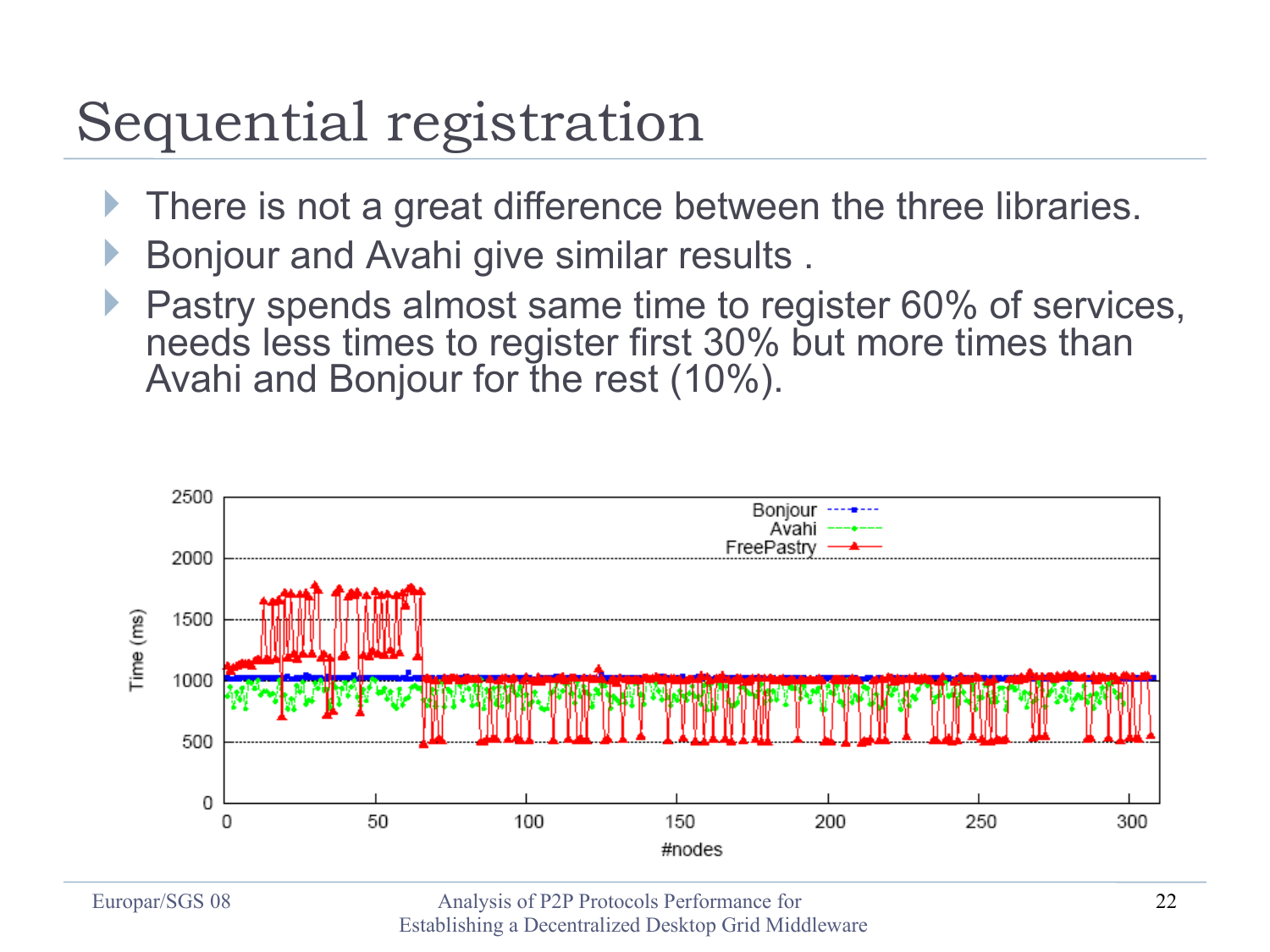#### Simultaneous registration

- Avahi is the best since it spends less time (last registered service needs 1000 ms).
- ▶ Bonjour requires 1300 ms to register the last service.
- ▶ Pastry gives times close to those given by Avahi until 160 registrations, beyond this, it spends times definitely larger (until 320 000 ms) that those of Avahi and Bonjour.

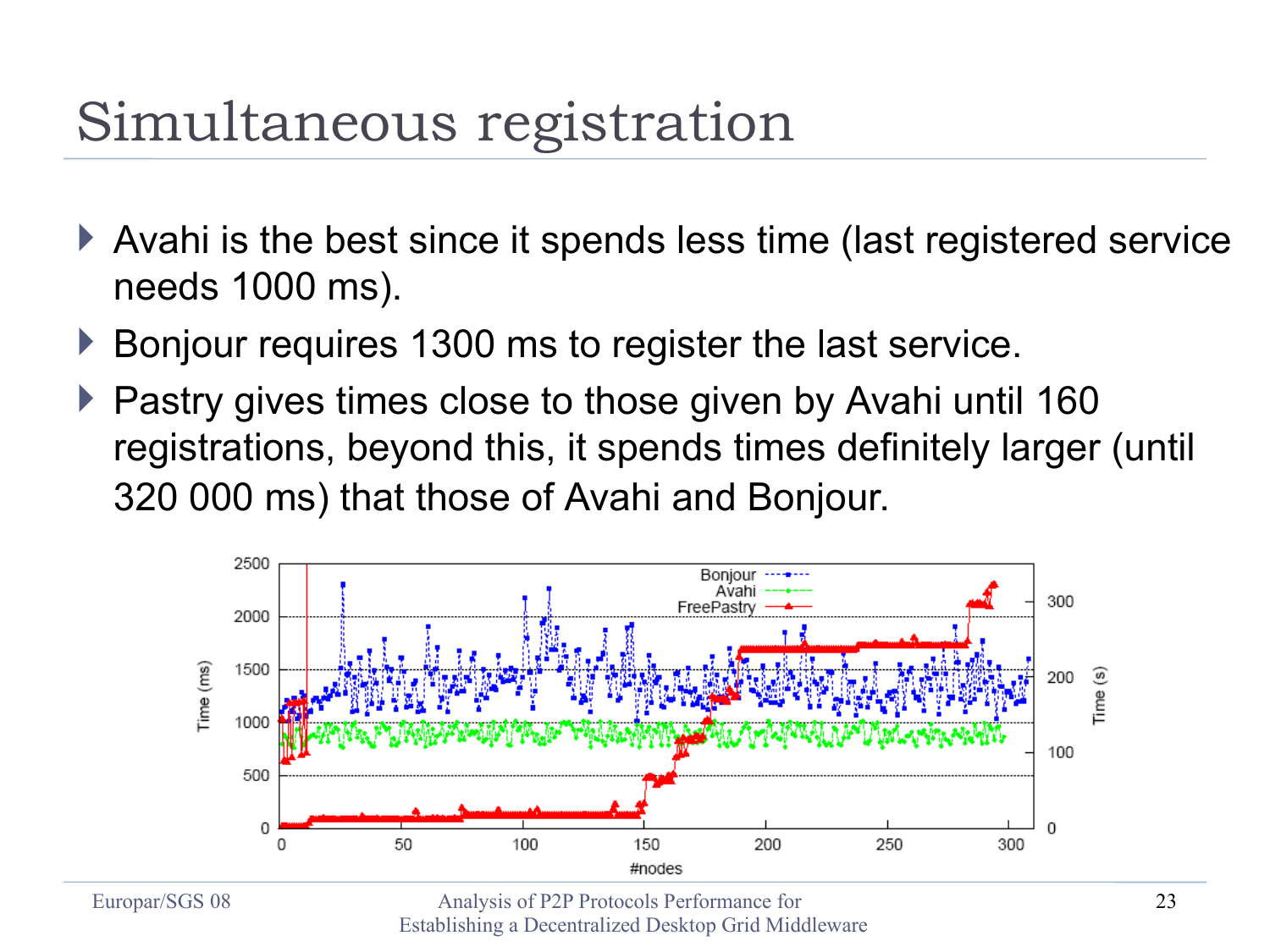### Service discovery (1/2)

Discovery time : the elapsed time between the registration end of a service and its discovery time by the browser..

#### ▶ Bonjour

- Bonjour is reliable and very powerful in resources discovery.
- If discovers all the services with  $0\%$  of loss
- It discovers more than 300 services published simultaneously in less than 1 second.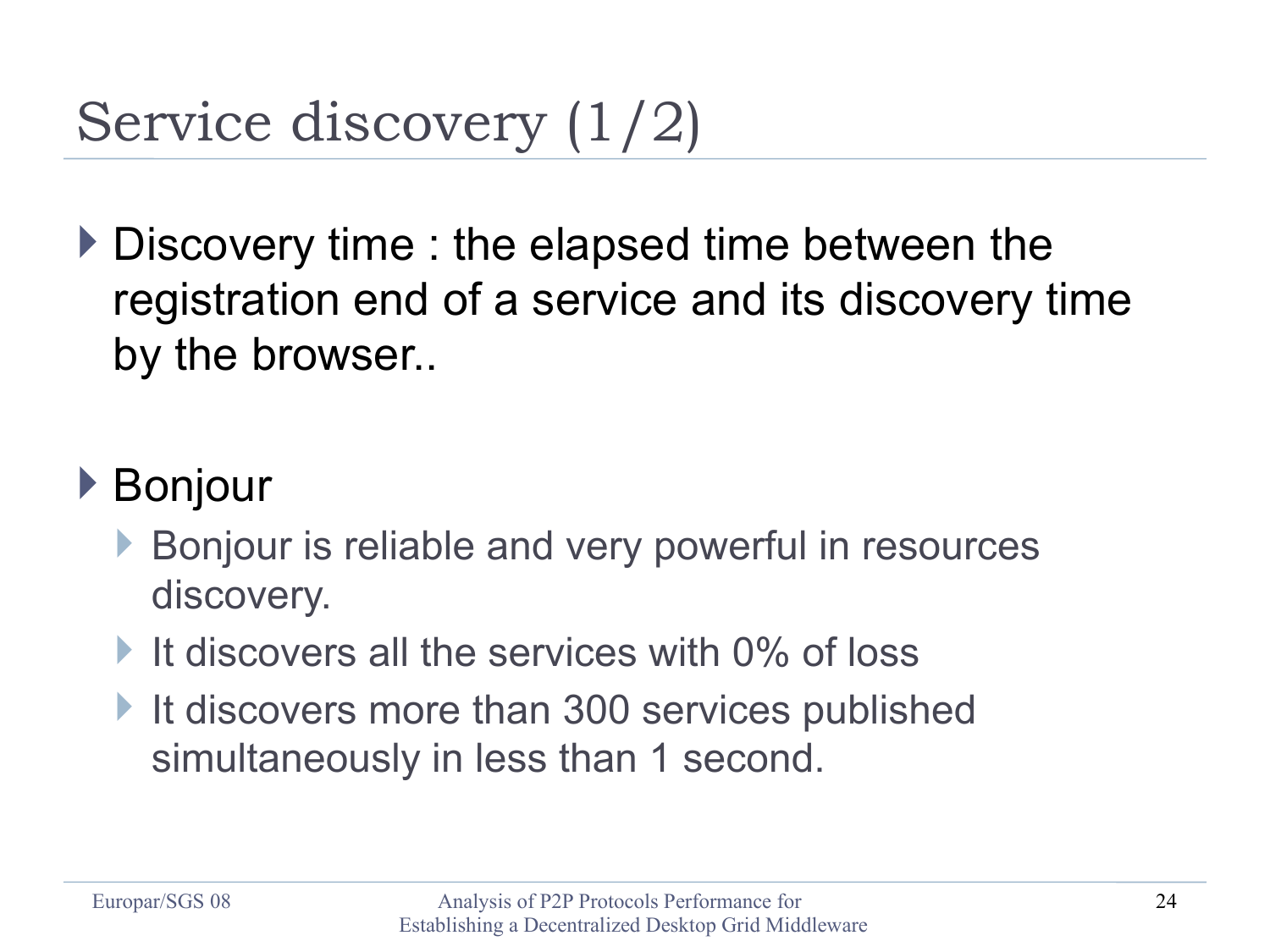## Services discovery (2/2)

#### Avahi

- **If loses 60% of registered services (simultaneous version)**
- Improvement in the sequential version (loses just 4 services)

#### ▶ Pastry

- ▶ 3% of lost services (among 300 registered services) in the two versions (Sequential and Simultaneous)?
- ▶ Discovery time <= 1 second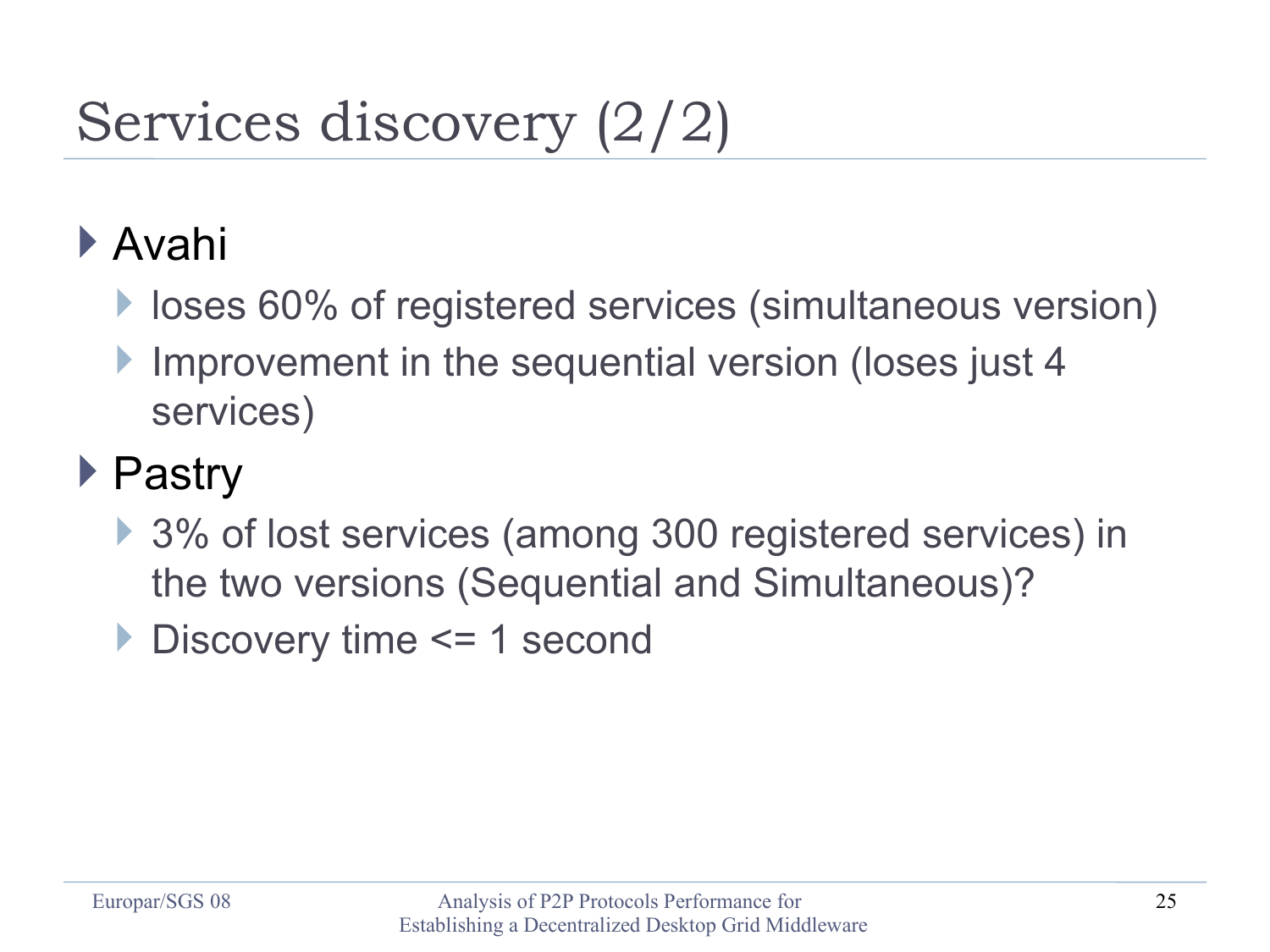### Outlines

#### $\blacktriangleright$  Introduction

- **Desktop Grid**
- **Peer-to-peer systems**
- Resource discovery
- ▶ Candidates libraries
	- Bonjour
	- Avahi
	- ▶ Pastry
- ▶ Experimental setup
- ▶ Analysis of results
- ▶ Conclusion and perspectives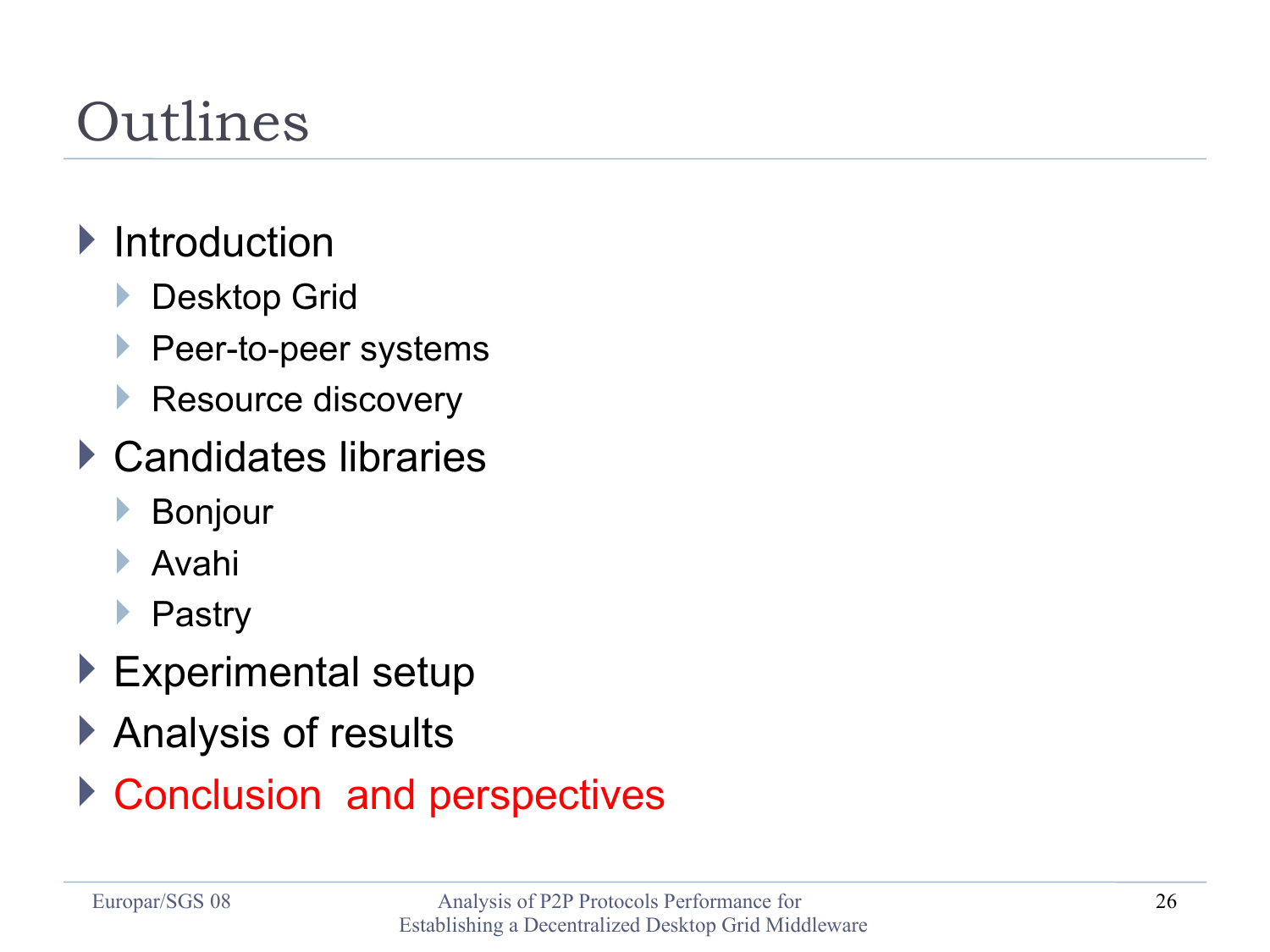#### Conclusion

- ▶ The three protocols showed high performances except that Avahi failed to discover all services in simultaneous version and Pastry spends a considerably long time to register all services simultaneously.
- Bonjour is very powerful in registration and discovery in both sequential and simultaneous versions.
- ▶ Pastry also proved its performance in sequential registration and also in simultaneous case provided when we does not exceed 160 registrations at a given moment.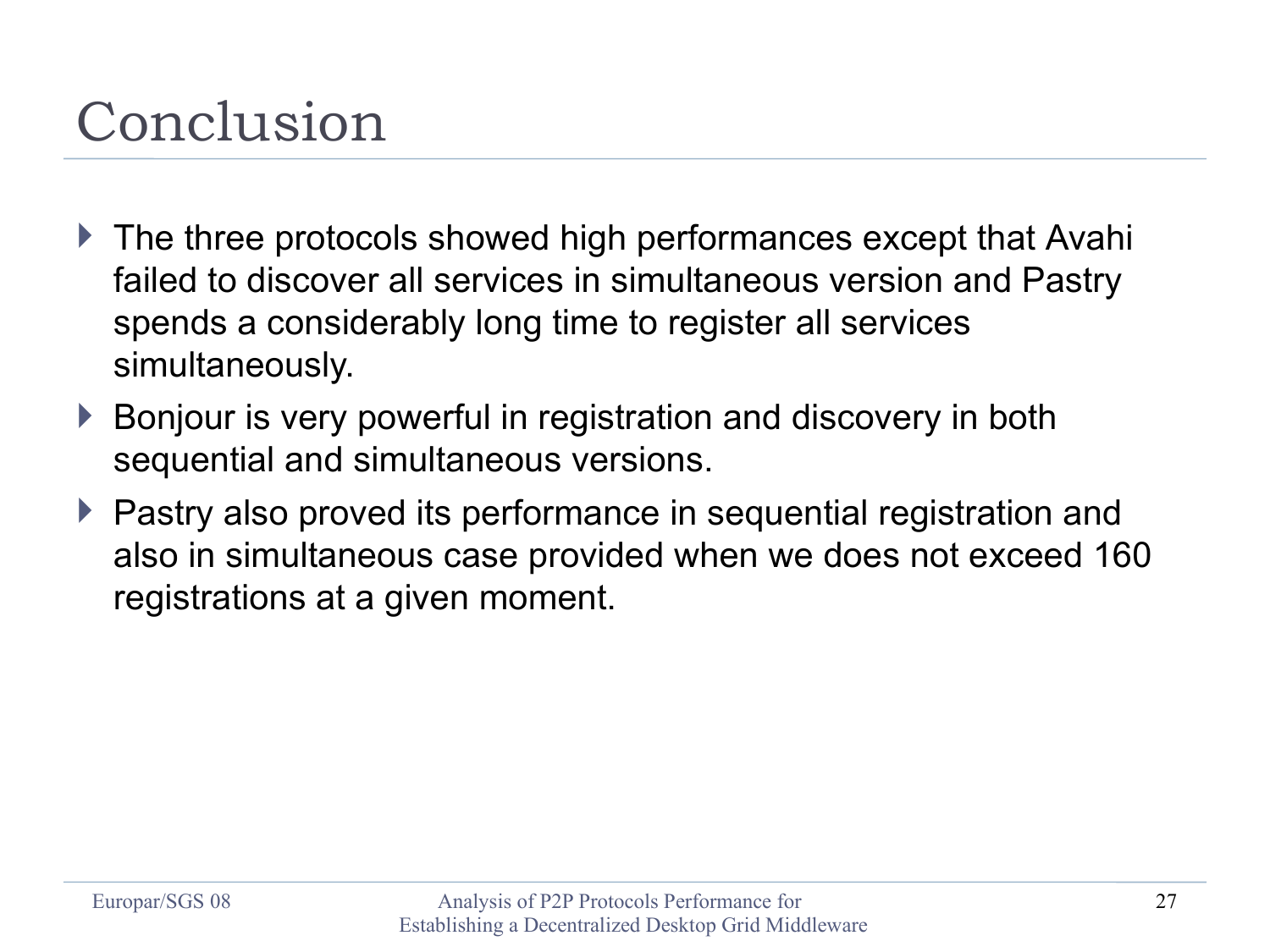#### Perspectives

- ▶ We choose Bonjour to construct a decentralized middleware for Desktop Grid: BonjourGrid.
- ▶ BonjourGrid Vision:
	- ▶ Publish/subscribe system based on Bonjour to monitor the machine status.
	- ▶ Conceive and implement a decentralized and multi-coordinators platform of local DesktopGrid.
	- ▶ Build an infrastructure which does not depend on a central element.
	- ▶ No static coordinator
	- ▶ Create the coordinator in a dynamic, automatic way and without any intervention of a system administrator.
	- ▶ Each coordinator asks and seeks, in a decentralized way, idle machines to participate in the execution of a given application.